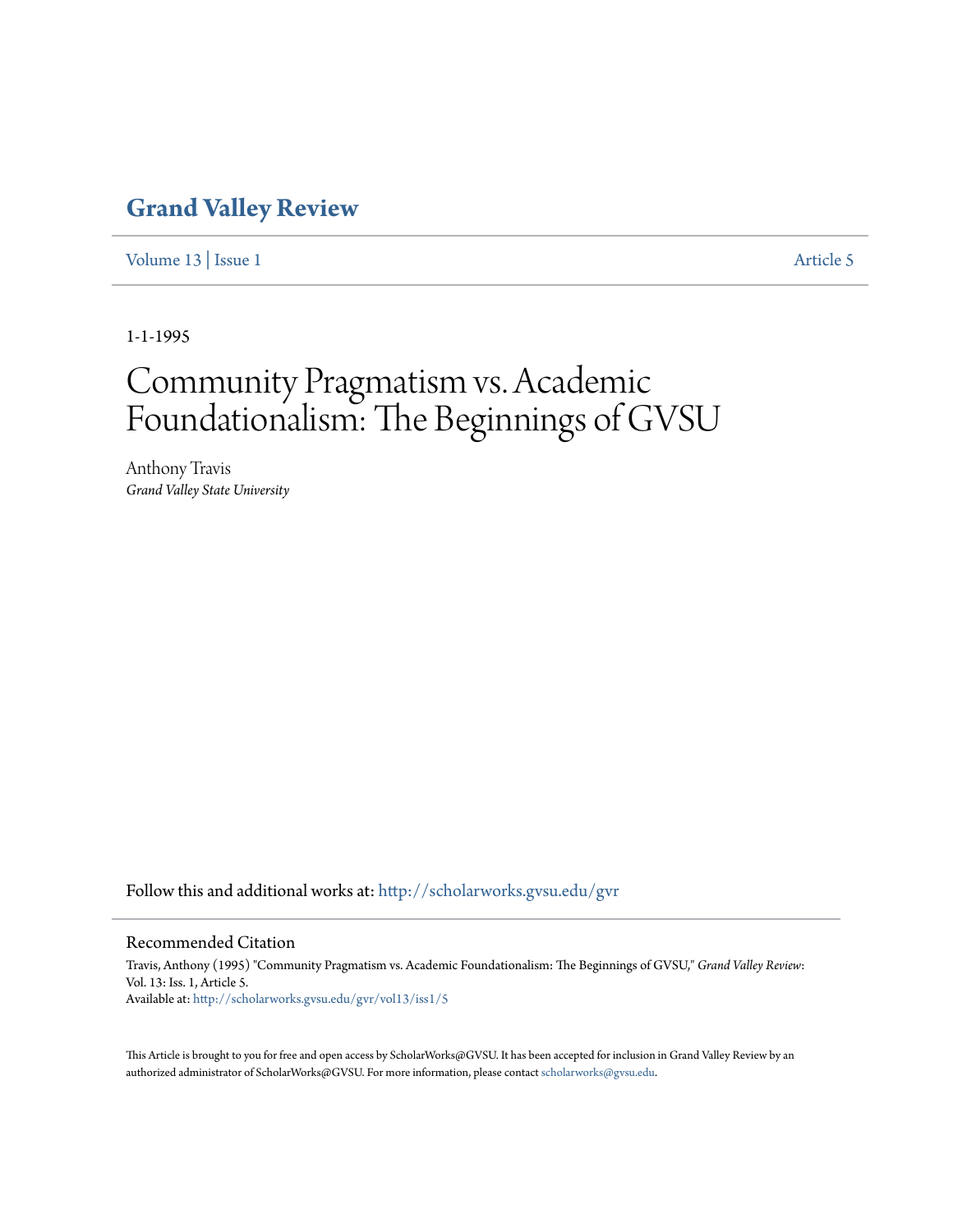# **COMMUNITY PRAGMATISM VS. ACADEMIC FOUNDATIONALISM: THE BEGINNINGS OF GVSU**

# *Anthony Travis*

The first ten years of Grand Valley State College, as it was then known, were dominated by two philosophical paradigms that competed to test which would form the academic culture of the new institution. The first of these I have termed "community pragmatism" and the other "academic foundationalism." During the first ten years of Grand Valley State College these two educational philosophies were in a creative tension. As the second decade of the institution dawned, however, academic foundationalism was clearly being eclipsed by community pragmatism and a newly emerging academic progressivism.

## **The Community-Pragmatic Philosophy**

In the late 1950s, L. William Seidman, a partner in a large accounting firm named after his father, with offices in Grand Rapids, organized a community-based effort to establish a much-needed college in the Grand Rapids area. James Zumberge, the first president of the college, recognized L. William Seidman in 1964 as "the man who rightfully deserves the title of Father of Grand Valley State College .... Without his dedicated effort and unrelenting drive, [it] would not exist today."

In 1958, a comprehensive study commissioned by the Michigan legislature bolstered Seidman's case for a regional college. The study, informally named the "Russell Report," after its chief author John Dale Russell, anticipated significant growth in demand for higher education among the post-war baby-boom generations. The report noted that the first of these would come of college age in the mid-1960s. It also predicted that a high proportion of them would desire to attend college because of the growing realization that social and political mobility would increasingly depend on a college education. In addition, the American economy was developing to the point where companies needed more people with a college education than ever before, and there would be new white-collar job opportunities.

In light of these circumstances, the Russell Report recommended that the higher education system in Michigan expand by building new four-year regional colleges instead of adding new capacity to existing campuses. Further, it argued that regional colleges could provide undergraduate education at a lower cost than existing institutions, such as the University of Michigan, because they would not be burdened by the high costs of graduate education or academic research. Additional money could be saved by not building dormitories at these regional colleges because local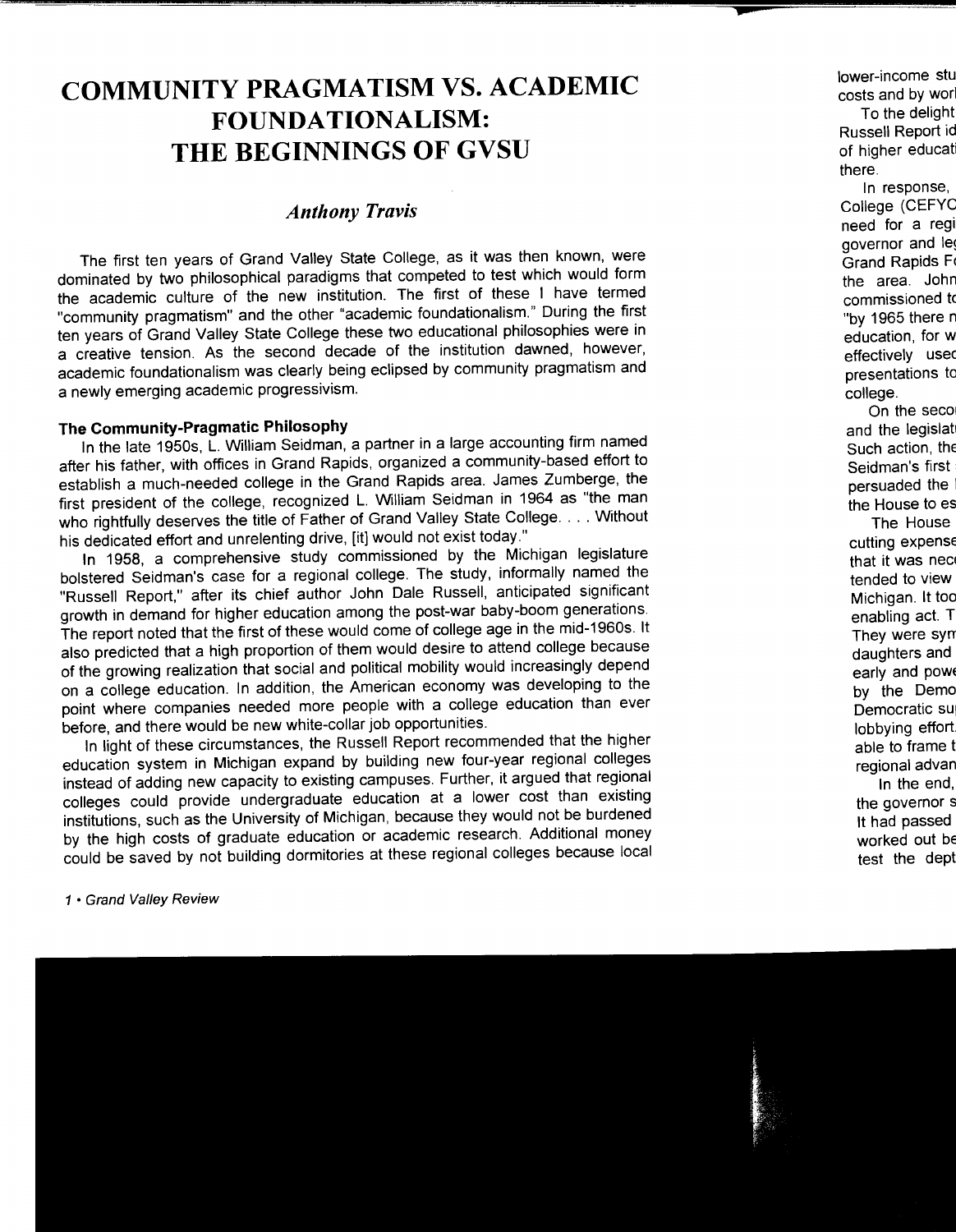lower-income students would be able to attend college by saving room and board costs and by working part time in the nearby cities.

To the delight of Seidman and the other civic supporters of a regional college, the Russell Report identified Grand Rapids as the area of greatest need for an institution of higher education and recommended that the state build its first regional college there.

In response, in 1959 Seidman formed the Committee to Establish a Four Year College (CEFYC). The committee set about convincing two key audiences of the need for a regional college in Grand Rapids: the local citizens, and the state governor and legislature. On the local front, the CEFYC obtained a grant from the Grand Rapids Foundation to fund a more detailed study of the educational needs of the area. John X. Jamrich, a professor at Michigan State University, was commissioned to conduct the research for the study. The Jamrich Report found that "by 1965 there may be 6,000 young people in the eight-county area seeking a higher education, for whom there will not be a facility available." Seidman and the CEFYC effectively used both the Jamrich Study and the Russell Report in public presentations to convince the citizens of Grand Rapids of the need for a regional college.

On the second front, Seidman and the CEFYC worked to convince the governor and the legislature to establish the first regional college in the Grand Rapids area. Such action, they argued, was necessary to insure the economic future of Michigan. Seidman's first success in the political arena came when he and other civic leaders persuaded the local Republican legislative delegation to sponsor an enabling bill in the House to establish the college.

The House Republican leadership, however, was another story. Committed to cutting expenses and balancing the state budget, they questioned the very premise that it was necessary to expand the capacity of the higher education system. They tended to view the bill as unnecessary "pork" for the "[Republican] boys" in Western Michigan. It took Democratic legislators from Detroit to tip the balance in favor of the enabling act. The Democrats supported the bill for ideological and political reasons. They were sympathetic to the idea of enabling middle-income families to send their daughters and sons to a low-cost regional college, and many were persuaded by the early and powerful support of the bill by the United Automobile Workers Union and by the Democratic Governor John Swainson. Equally important in obtaining Democratic support from the eastern part of the state was Seidman's very effective lobbying effort. As a recognized civic leader with a reputation for integrity, he was able to frame the issue as a matter of good public policy rather than as a partisan or regional advantage.

In the end, both houses of the legislature passed the bill by large margins, and the governor signed it into law, with a smiling William Siedman standing beside him. It had passed with overwhelming support. However, a critical compromise had been worked out between the Republican leadership and the bill supporters. In order to test the depth of community support and to put off to the future any large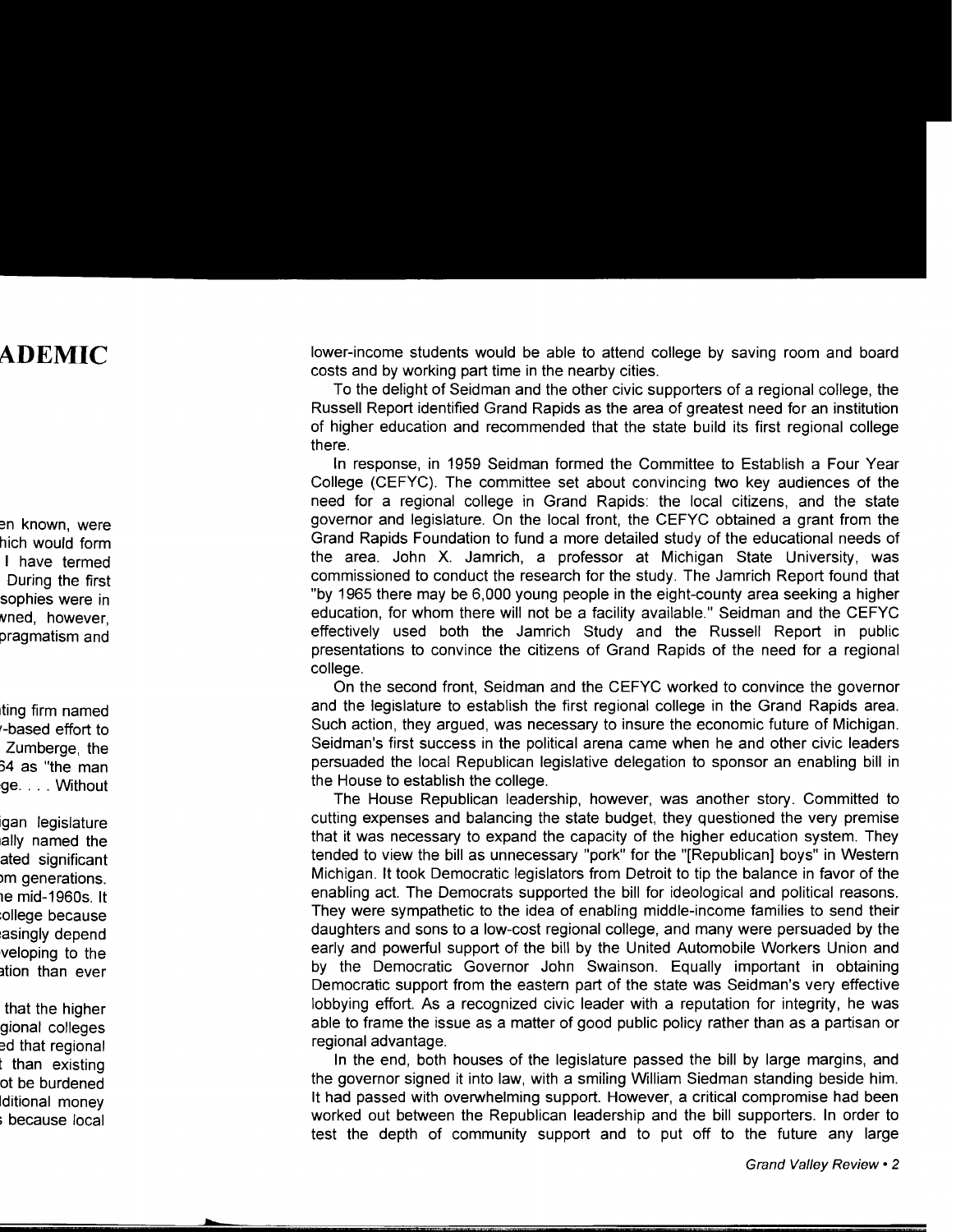appropriations for the new regional college, the compromise measure required the community to raise one million dollars from private sources. Only then could Seidman achieve his dream and receive a charter for a new, state-supported college.

Seidman now set about meeting the new challenge. He organized a fund-raising committee, representing the business and financial elite of Grand Rapids. The leaders of the fund drive included such men as Richard M. Gillett and Edward J. Frey, heads of the two largest banks in Grand Rapids. It was civic leaders like these who signaled community approval of financial support for the institution. In response, contributors representing a wide spectrum of the community contributed to the campaign, with more than 5,000 donors giving between \$1 and \$200. Organizations such as the United Automobile Workers Union and the Affiliates of the Michigan Education Association, the National Association for the Advancement of Colored People (Grand Rapids}, and the Grand Rapids Chamber of Commerce gave substantial amounts to the drive. Foundations such as the Grand Rapids Foundation, a local philanthropy organization dedicated to funding worthy community projects, also participated. The response was so enthusiastic that in little over a year Seidman and the CEFYC had raised the required one million dollars. In 1960, the legislature fulfilled its commitment by authorizing and funding the college. In return for funding the new college, community members and state legislators expected Grand Valley State College to educate, at the lowest cost possible, highly trained workers for the local economy.

From these events, one can see the outlines of the community-pragmatic philosophy that was one of the two paradigms that shaped the early history of Grand Valley State College. This story of community support in the founding of the University is still evoked to demonstrate the historic lineage of community and state interest in and expectations for Grand Valley State University. The financial involvement of Grand Rapids citizens, for example, is used by President Lubbers and other University leaders on various ritual occasions to remind potential donors of the historic legitimacy of giving money to the university. One of the most recent examples was the University's dedication of the Cook Carillon Tower, named after businessman and philanthropist Peter Cook, who donated the necessary funds for its construction. At the state level, President Lubbers has recently reminded the legislature in the funding process that the University has been true to its charter promises of keeping tuition lower than that of most of the other universities in the state.

#### **Academic-Foundationalist Philosophy**

The second of the two polar stars that has guided the development of the university over the years is the academic-foundationalist philosophy. Based on their philosophy of education, the founding academic fathers decreed that the institution would be modeled after private, selective, undergraduate liberal arts colleges. There would be no technical, vocational, professional or graduate education.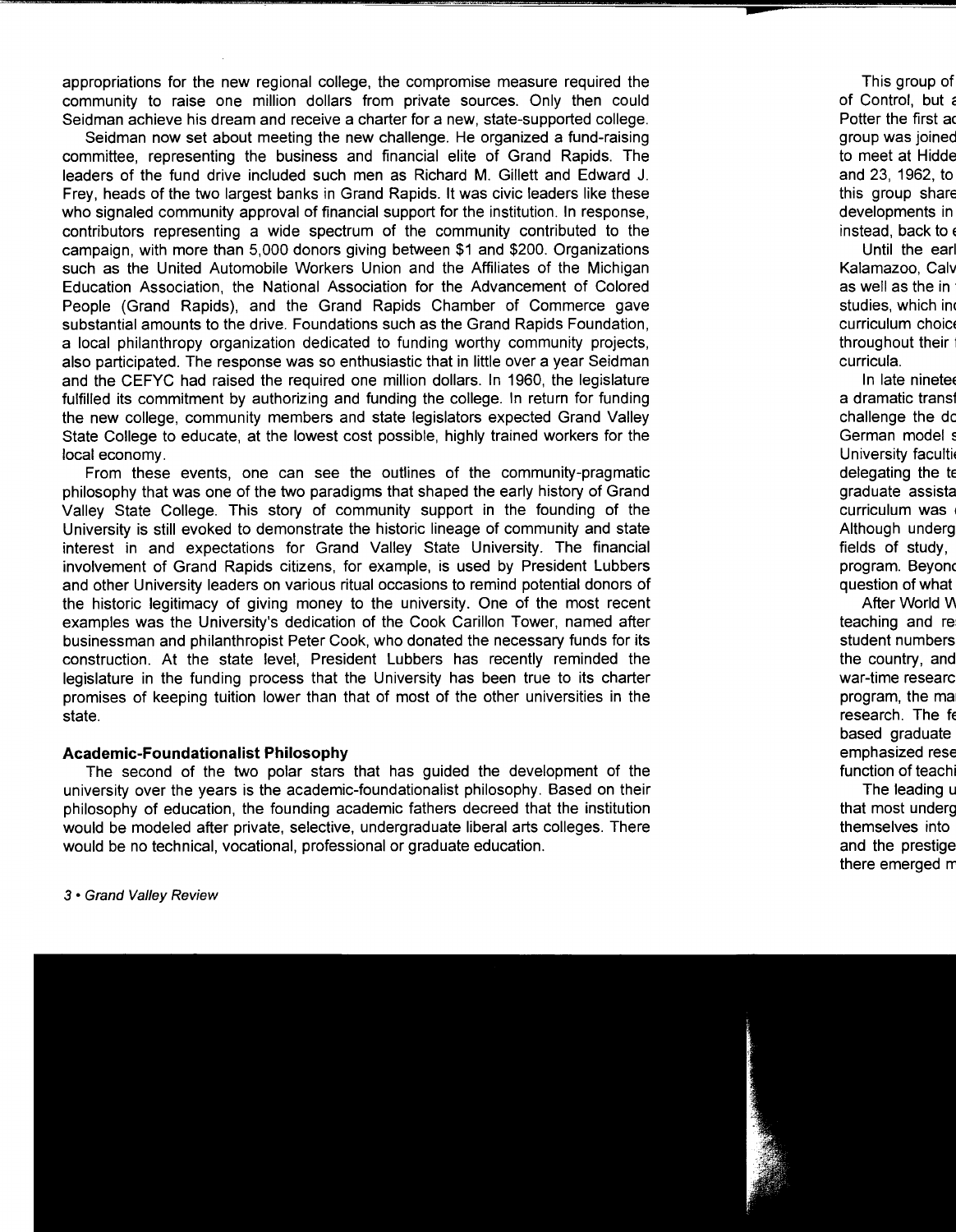This group of founders included not only William Seidman, the chair of the Board of Control, but also James Zumberge, the first president of the college; George Potter the first academic dean; and W. Harry Jellema, the first faculty member. This group was joined by a number of consultants from other Michigan public universities to meet at Hidden Valley Ski Club, located just north of Grand Rapids, on June 22 and 23, 1962, to chart the academic future of the college. The principal members of this group shared an academic philosophy which rejected most of the historical developments in public higher education since the late nineteenth Century, harking, instead, back to earlier American and British models.

Until the early twentieth Century, small private liberal arts colleges, such as Kalamazoo, Calvin, and Hope, had been the model for higher education in Michigan as well as the in the rest of the United States. Such institutions emphasized classical studies, which included ancient history and literature, and moral philosophy. Because curriculum choice was limited at these colleges, most students took similar courses throughout their four years. As a result, graduates all completed similar educational curricula.

In late nineteenth century America, however, higher education began to undergo a dramatic transformation. Most importantly, the German University model began to challenge the dominance of the liberal arts college. The American version of this German model stressed graduate, professional education, and scientific research. University faculties were intensely interested in graduate programs and in research, delegating the teaching of undergraduates to new, untenured faculty members or graduate assistants working on their advanced degrees. In such institutions, the curriculum was divided into distinct disciplines housed in their own departments. Although undergraduates were required to major in one of these newly emerging fields of study, they were given a broad choice of electives to complete their program. Beyond requirements for individual majors, little thought was given to the question of what all college graduates ought to know.

After World War II, the large public and private universities dedicated to graduate teaching and research began to dominate the higher education system in both student numbers and prestige. Many policy makers saw them as vital to the future of the country, and the United States government decided to continue to expand its war-time research collaboration with America's universities. The Cold War, the space program, the managed economy, and the health care system all required expensive research. The federal government thus spent large sums of money on campusbased graduate programs and research projects. In response, these universities emphasized research and graduate studies over the less prestigious and less funded function of teaching undergraduates.

The leading universities were invested with so much prestige and federal funding that most undergraduate teachers colleges desired to emulate them by transforming themselves into regional universities. They too lusted after federal research funds and the prestige of graduate programs. As a result, in the late 1950s and 1960s there emerged many new, regional universities which de-emphasized undergraduate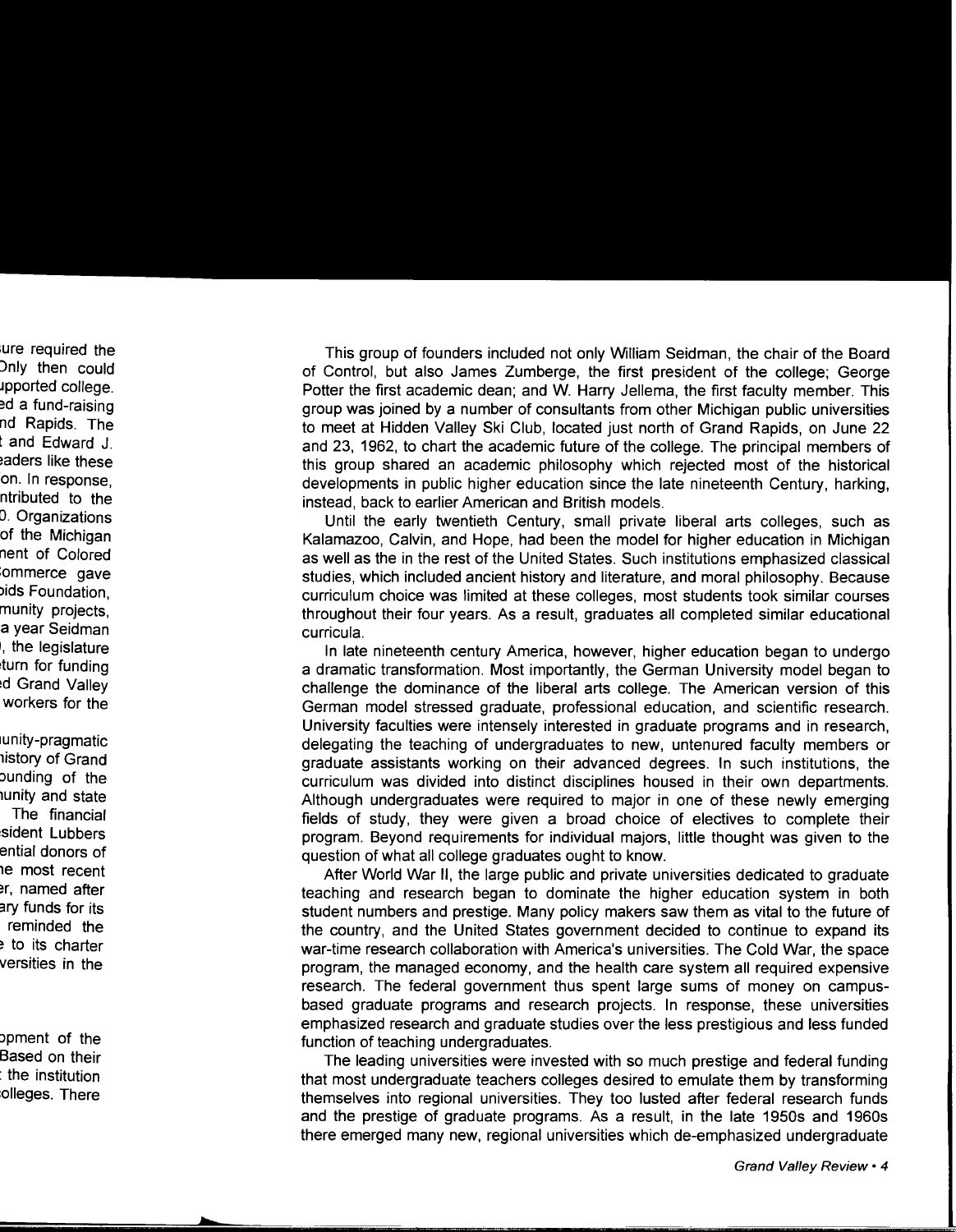education. Other single-purpose colleges, such as Michigan State College (agriculture), transformed themselves into large multi-purpose universities.

In opposition to these trends in higher education, the academic founders of Grand Valley State College committed themselves to reinvigorating undergraduate education and restoring the nineteenth century ideal liberal arts curriculum. They especially wished to avoid becoming a regional university. In their eyes, such institutions shortchanged undergraduate education for second-rate research and inferior graduate study. Furthermore, they wanted to avoid even the appearance of being a teachers college. They felt that such a school would be dominated by its school of education and, as a consequence, would maintain a narrow professional focus. Grand Valley State College would focus all of its efforts on undergraduate liberal arts education.

At the Hidden Valley Ski Club meeting, Executive Assistant to the President, George Potter, presented to the group a first-year core curriculum that was based on his experiences at British and Canadian Universities, one which would focus on classical studies. Potter's plan was modified by Harry Jellema, a well respected philosophy professor at Calvin College, to include moral philosophy. President Zumberge was in general agreement with Potter and Jellema on these issues, and William Seidman, now chair of the Board of Control, also expressed his fervent support for a strong liberal arts curriculum, but he argued that eventually the institution should also offer some professional programs, including education and business. Seidman did not, however, press the issue. For him it could be put off for future discussion, since the group was at the the time working only on the first year curriculum.

The group reached consensus on a foundation program of nine core liberal arts courses required of all freshman students, three five-credit courses to be taken in each of the three quarters of the freshman year: The Art of Self Expression, The History of Greece and Rome, Introduction to Moral Philosophy, Problems of Modern American Society, Introduction to College Mathematics, The Foundations of Life (Natural Science 1), Frontiers of Science (Natural Science 2); and two courses in French, German, or Russian (the third to be completed in the second year). Students were also required to participate in a program of physical education, unless excused for medical reasons. The designers of this core curriculum saw it as the centerpiece of a revived traditional liberal arts undergraduate college based on their foundationalist philosophy.

Having agreed on the intellectual philosophy that was to undergird the institution and having laid out the subject matter for the core curriculum, the founders left the development of the actual content of the courses to the faculty who were yet to be hired. Yet they were determined to hire a faculty that agreed with their academic philosophy. Zumberge, Potter, Jellema, and Seidman now turned their attention to more pragmatic matters.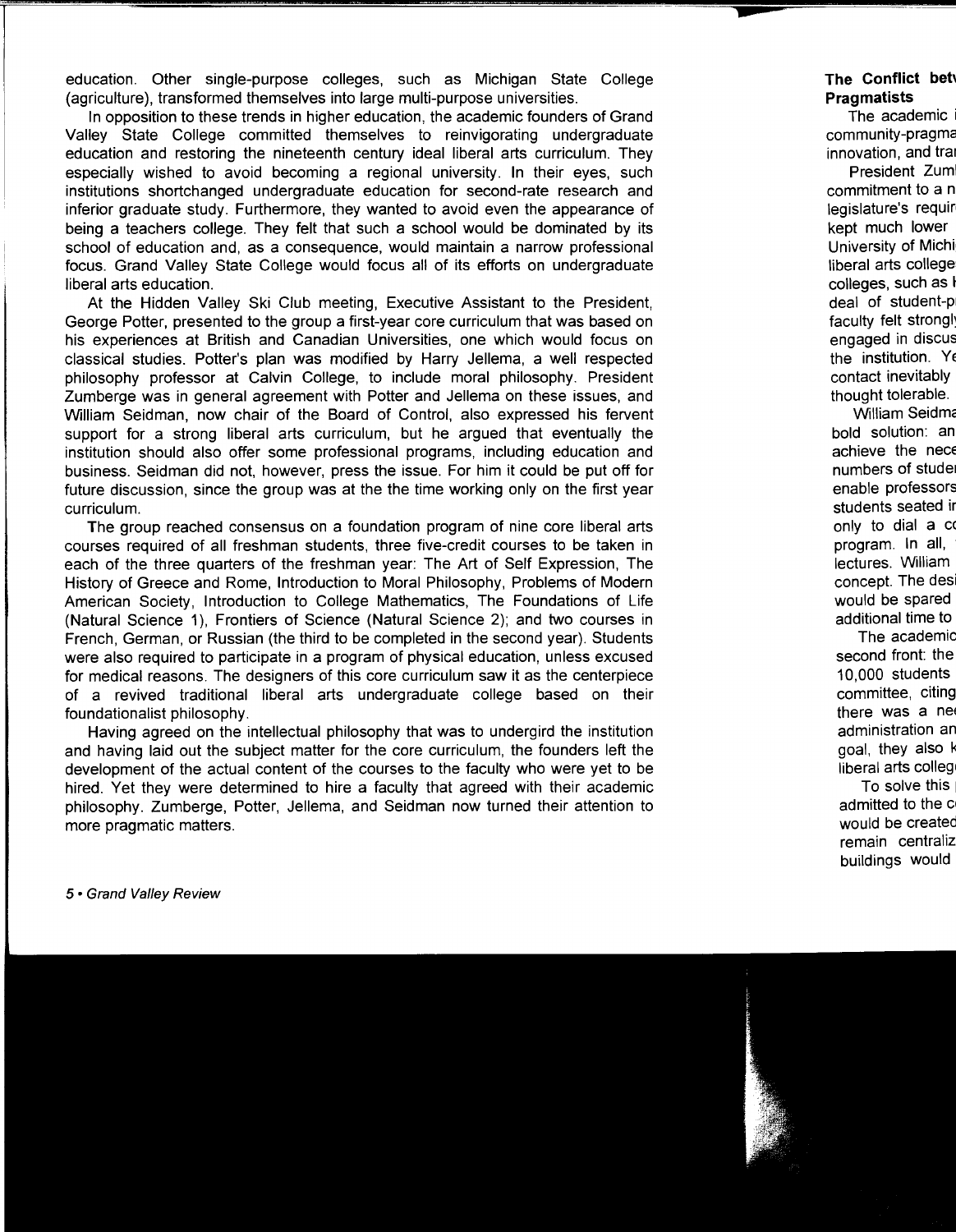### **The Conflict between the Academic Foundationalists and the Community Pragmatists**

The academic idealists faced a series of challenges from those espousing the community-pragmatist vision. This conflict set the stage for future decades of growth, innovation, and transformation.

President Zumberge and Dean Potter recognized from the outset that their commitment to a nineteenth century liberal arts college model clashed with the state legislature's requirement that costs per student at Grand Valley State College be kept much lower than those of the state's major public institutions, such as the University of Michigan and Michigan State University, not to mention premier private liberal arts colleges. After all, an essential characteristic of private, ideal, liberal arts colleges, such as Hope, Calvin, and Kalamazoo, was small classes to enable a great deal of student-professor contact. Accordingly, the idealistic administrators and faculty felt strongly that the tutorial method of instruction, with one faculty member engaged in discussions with five students or fewer, should become the hallmark of the institution. Yet the widespread introduction of such intense faculty-student contact inevitably would drive up the costs in excess of what the state government thought tolerable.

William Seidman, enthusiastically supported by Zumberge and Potter, proposed a bold solution: an experiment in advanced instructional technology. In order to achieve the necessary cost savings for the tutorials in the face of increasing numbers of students, they introduced an elaborate audio-visual system which would enable professors to tape their lectures, thus making them available on demand to students seated in individual, audio-visual equipped study carrels. A student needed only to dial a code number to receive a previously tape-recorded instructional program. In all, there would be 120 tape units that could deliver 120 different lectures. William Seidman was instrumental in winning a major grant to pilot this concept. The designers of this instructional system hoped that, ultimately, professors would be spared some of the required classroom lecture time and thus would have additional time to work with students on a personal level in tutorials.

The academic foundationalists were challenged by community pragmatists on a second front: the state held the college to the Jamrich Report's growth projection of 10,000 students by 1971. This figure dated back to the period when Seidman's committee, citing the Jamrich Report, successfully convinced the legislature that there was a need for a new college in the Grand Rapids area. Although the administration and most of the faculty understood that they needed to achieve this goal, they also knew that such numbers would undermine their plans for a small liberal arts college.

To solve this problem, Dean George Potter proposed that for every 500 students admitted to the college (later increased to 1,500 students), a new academic complex would be created, with its own facilities and faculty. Some functions, however, would remain centralized; for example, the science, physical education, and library buildings would serve the entire campus. Thus, as the college grew, it would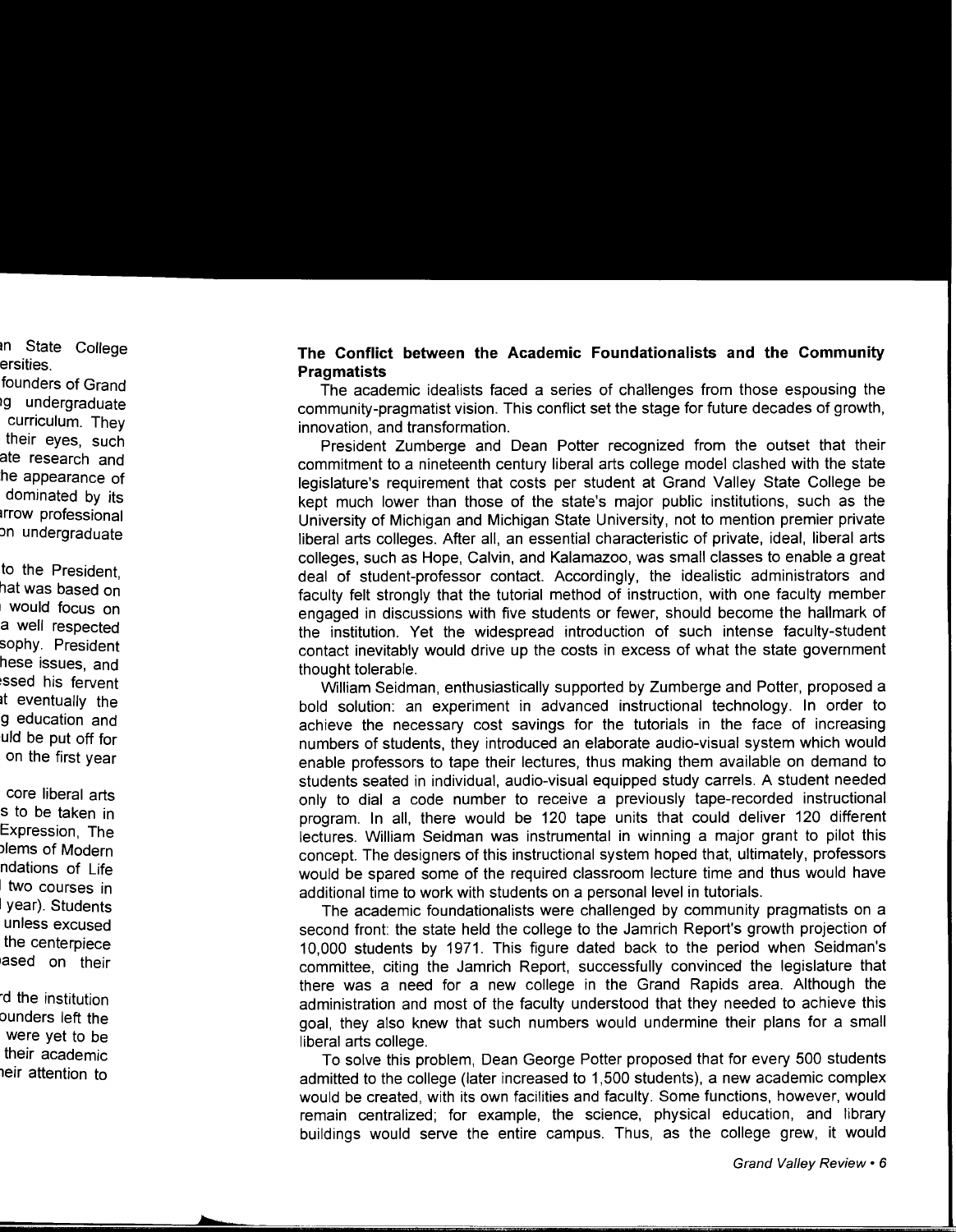decentralize, and, with the exceptions noted above, each academic society would remain small and autonomous. Potter's plan was modeled after Oxford University, itself a collection of relatively autonomous liberal arts colleges.

Theoretically, this plan would preserve the integrity of Grand Valley State College as a premier, public, liberal arts college as enrollments grew. But no one was prepared for what followed. In September of 1963 the first freshman class arrived on campus. As James Zumberge wrote, "we were not deluged with applications ... [in fact they] came in at an agonizingly slow rate." Zumberge believed that this small number of applications was not indicative of student rejection of the philosophy of the college; rather, he asserted that low enrollments were due to practical considerations. On the one hand, "local students with adequate resources would most likely attend a residential college away from home"; on the other hand, "most students who could not afford to go away to school were inclined to select an institution of established reputation in the area before taking a chance on a new non-accredited college whose physical plant was still on paper when they applied for admission." Grand Rapids Junior College, for example, was one of the oldest in the nation, with a strong academic reputation.

As it turned out, the applications were so meager that, according to Zumberge, "we gambled on a good many borderline students who should not have been admitted, as their academic performance later indicated." Even so, that first year, only 226 students showed up for registration, out of the 400 students earlier projected by the administration. This projection had been sent to Lansing in support of the college's budget request for the next fiscal year. The legislature took unfavorable note of the discrepancy.

It soon became very evident that the college would not measure up to the growth curve projected by the Jamrich report of 1957. For example, in 1964 the college attracted only 334 new students (as compared with 226 in 1963). In 1965 the figure doubled to 659, but in 1966 new enrollment fell back to 551. In 1967 new students increased to 715. Yet the report had projected 2,500 students for the college in 1965. The student body was, in fact, about half that figure.

The Jamrich Report had not taken into consideration that the existing community colleges and universities would massively expand their enrollments or that new community colleges would be established. Higher education in Michigan had become a buyers' market by the early 1960s, and the buyers were not buying Grand Valley State's brand of education.

The challenge to the idealistic model became direct. The state legislature interpreted the slow growth of the college as a failure to meet the expectations of regional students who wanted preparation in professional occupations, not exclusively in the liberal arts. Other state universities that had instituted professional programs were experiencing swelling enrollments. The legislature further noted that the lack of an adequate number of students at Grand Valley State College drove up the cost per student to a level that was slightly below that of the University of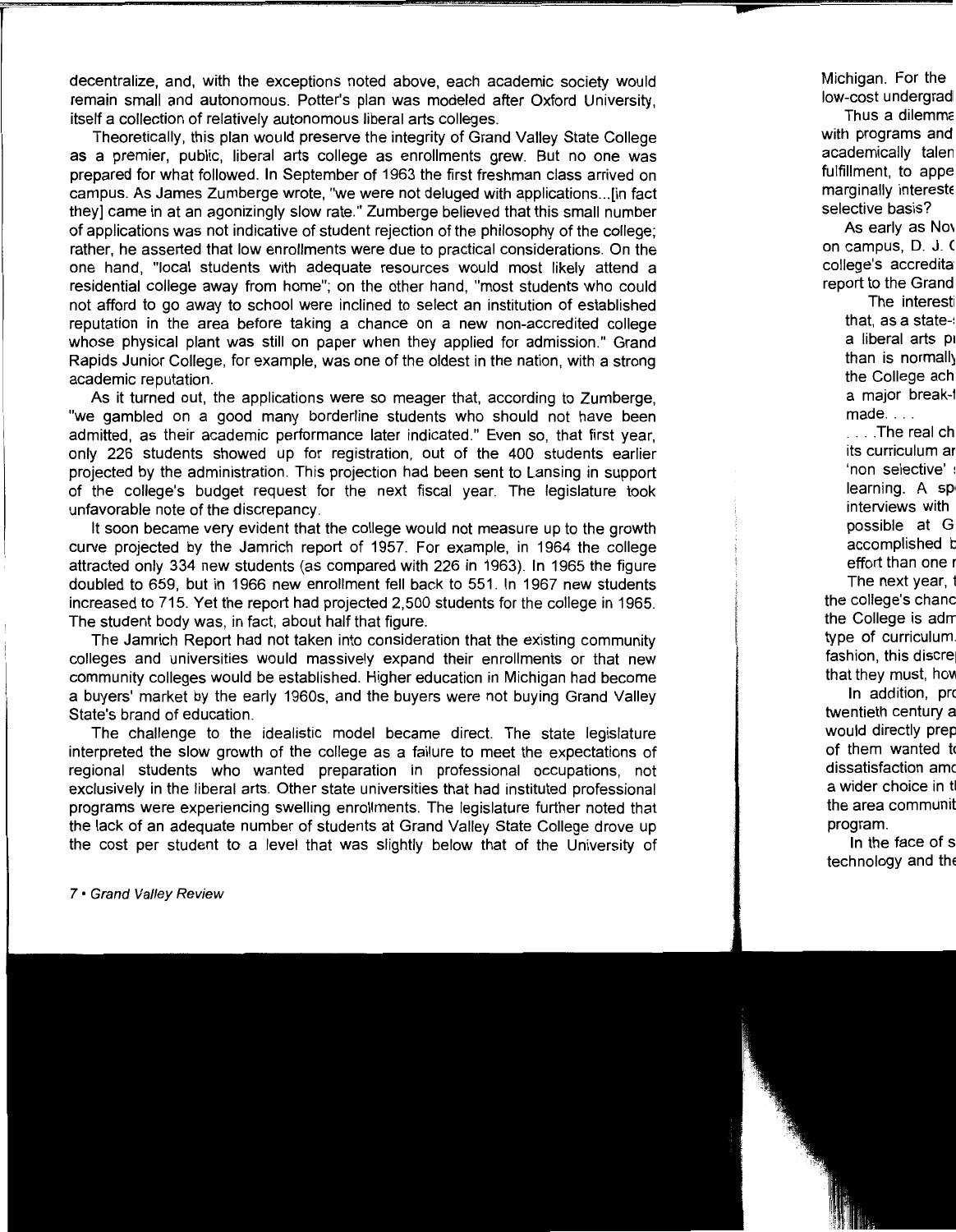Michigan. For the state legislature, this negated the purpose of regional colleges: low-cost undergraduate education.

Thus a dilemma was created that could not be resolved. How was an institution with programs and expectations modeled after liberal arts colleges, which selected academically talented, upper-middle-class students seeking self-knowledge and fulfillment, to appeal to largely working-class and rural applicants who were only marginally interested in the liberal arts and were being admitted on a relatively nonselective basis?

As early as November 1963, only a month after the first freshman class arrived on campus, D. J. Guzzetta, the North Central Association (NCA) consultant for the college's accreditation effort, had issued a warning in this regard. In his second report to the Grand Valley State College administration he wrote:

The interesting point to mention with regard to the college's program is that, as a state-supported institution, it cannot be too selective, yet it is offering a liberal arts program designed to require more individual student initiative than is normally demanded by many "prestige-selective" institutions. Should the College achieve the success it is counting on under the above conditions, a major break-through in American public higher education will have been made ....

.... The real challenge to the college lies in the ability of its staff, the nature of its curriculum and the teaching techniques applied to motivate a comparatively 'non selective' student body into assuming more individual responsibility for learning. A spot checking of student's records followed up by random interviews with students left the writer with the impression that this may be possible at Grand Valley State College. However, this can only be accomplished by aiming for even closer faculty-student-administration team effort than one normally finds on a campus.

The next year, the NCA advisor had become blunt in his negative assessment of the college's chances of success. "There appears to be some question as to whether the College is admitting the caliber of students who are prepared to cope with this type of curriculum." Although the college was to achieve accreditation in a timely fashion, this discrepancy was a major factor in convincing both Zumberge and Potter that they must, however reluctantly, move the institution away from its original goals.

In addition, prospective and existing students, reflecting the more pragmatic twentieth century aspirations of the surrounding community, sought an education that would directly prepare them for an occupation. Student surveys indicated that many of them wanted to become teachers. The surveys also revealed a high rate of dissatisfaction among the students with the foundation program and with the lack of a wider choice in the curriculum. It was also difficult to attract transfer students from the area community colleges because they were also required to take the foundation program.

In the face of such dismal enrollment figures and student disaffection, innovative technology and the decentralization models for the future proved insufficient. In only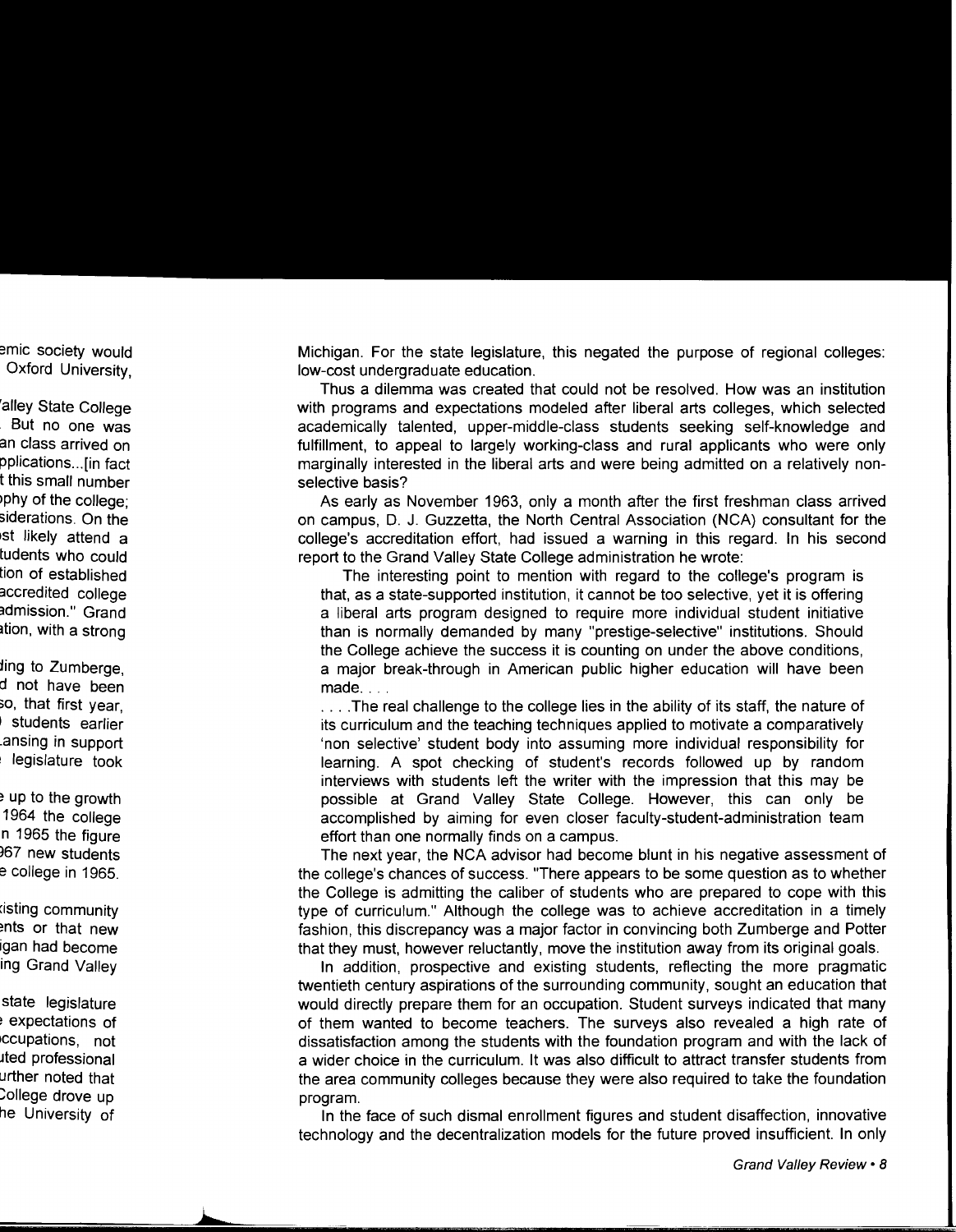its second year, the college was forced to begin to move away from its original foundationalist ideal.

A teacher-preparation program was in place by 1964. Zumberge, writing in 1965, felt that the original plans for the college to be a traditional liberal arts college did "not necessarily mean that a program of teacher education would be included, but I could not see how a state supported college could possibly abrogate the responsibility of producing teachers for the primary and secondary school system throughout the state." In other words, his support was based on the pragmatic grounds that the state government expected Grand Valley State College to have a teacher-preparation program.

It was evident that the idealists did not hold complete control of the agenda. Despite misgivings on the part of some of the pioneer faculty, they all agreed that it was indeed necessary to institute a teacher-education program. They, however, stipulated that no major in education or school of education be created and that as many teacher-preparation courses as possible be offered by liberal arts departments. To house those courses that did not fit into any liberal arts department, such as student teaching, a center without a separate faculty was created. It was not until 1972 that an Educational Studies Institute with faculty, but without the status of a liberal arts department, was formed.

On the heels of the inauguration of the first professional program at Grand Valley State College, a group of pragmatic faculty emerged, led by Glenn Niemeyer (History) and Marvin DeVries (Economics). To attract a greater number of students to the college, they proposed a Business Administration program. This proposal was supported by the administration, if reluctantly, because William Seidman, although a supporter of the liberal arts, had always thought that the college needed to offer education and business programs. In addition, still faced with shortfalls in student enrollment, the administration looked around desperately for ways to attract new students to the college.

After furious debate, replete with accusations of betrayal of the liberal arts ideal, the Faculty Assembly, comprising all the faculty, passed a compromise proposal. Business subjects could be offered, but only within the confines of the economics department. Located there, idealists hoped, the business "track" could be infused with liberal arts concepts.

After 1965, Zumberge, growing more desperate over the failure of the liberal arts college to attract adequate numbers of students, increasingly worked with the pragmatic faculty to boost low enrollments. The college had predicted, for example, for fall of 1965, an enrollment of 1,800. The Jamrich Report had, in 1957, predicted 2,500. Yet only 1,340 students were enrolled. Between 1967 and 1968, major changes were made in the foundation program in order to attract more students. For example, the pragmatist faculty, with administration support, successfully convinced the Faculty Assembly to drop the foreign language requirement for all students, because many other colleges had already done so. The option was a Bachelor of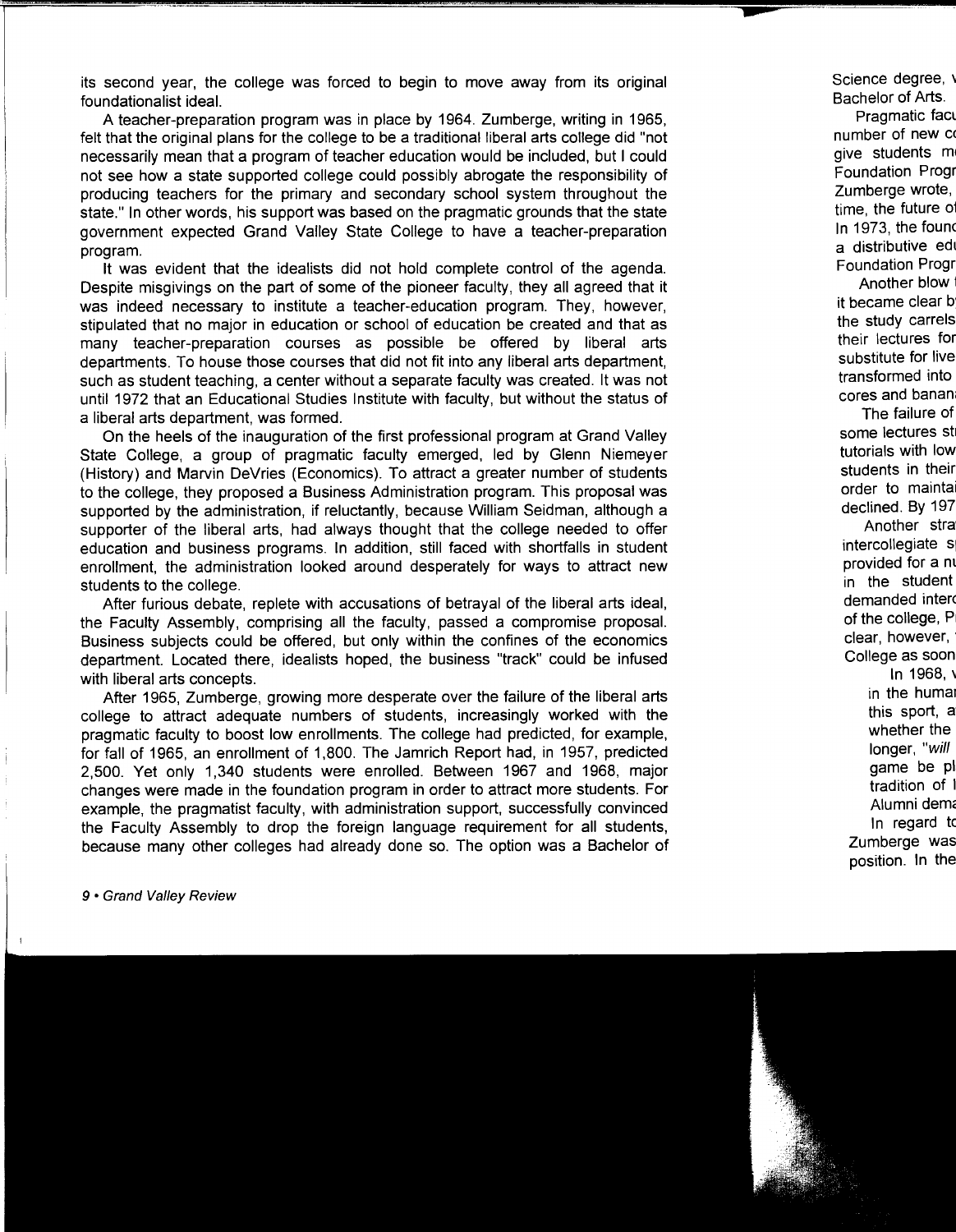Science degree, which did not require the study of a foreign language, as did the Bachelor of Arts.

Pragmatic faculty, again with the support of the administration, also proposed a number of new courses as options to the required Foundation Program in order to give students more choice. Students would also be allowed to complete the Foundation Program over a two-year period, rather than one. In 1969, President Zumberge wrote, "[i]n retrospect, had not those changes been accomplished at that time, the future of Grand Valley State College could have been in severe jeopardy." In 1973, the foundation program was done away with altogether. It was replaced with a distributive education plan. After only ten years, little was left of the original Foundation Program in form or philosophy.

Another blow to the special nature of Grand Valley State College had come when it became clear by 1966 that neither the students nor the faculty were willing to utilize the study carrels with their audio-visual capabilities. Faculty were reluctant to tape their lectures for use in the system. The more distant goal of using tapes as a substitute for live lectures was out of the question. As a result, the carrels soon were transformed into study areas that students often used as lunch stops, leaving apple cores and banana peels behind.

The failure of this technologically advanced system to evolve into a substitute for some lectures struck a mortal blow to the plan to balance high-intensive faculty-time tutorials with low-intensive faculty-time study carrels. And as the faculty found more students in their classes and were forced to hold tutorials on their "own time," in order to maintain state mandated student-faculty ratios, the number of tutorials declined. By 1973 tutorials had largely disappeared.

Another straw in the wind was the development of Grand Valley State's intercollegiate sports program. From the beginning, the college had urged and provided for a number of intramural sports, but student surveys and opinions printed in the student newspaper clearly indicated that students, especially males, demanded intercollegiate sports, especially basketball and football. In the first years of the college, President Zumberge hoped to avoid "entry into this activity." It became clear, however, to President Zumberge by 1968 that football would be coming to the College as soon as the institution could afford it:

In 1968, we still had no football team, and if some of the faculty members in the humanities division have their way, we will never become involved in this sport, at least not on an intercollegiate basis. It is doubtful, however, whether the view of the dissenters will prevail. I think not. The question is no longer, "will GVSC engage in intercollegiate football," but "when will the first game be played?" The important thing to remember is that football is a tradition of long standing on the American college scene. Students love it. Alumni demand it, and a good many faculty members enjoy it.

In regard to the football question as well as the academic ones, President Zumberge was increasingly forced by outside pressures to adopt a pragmatic position. In the process, by the late 1960s and early 1970s, Grand Valley State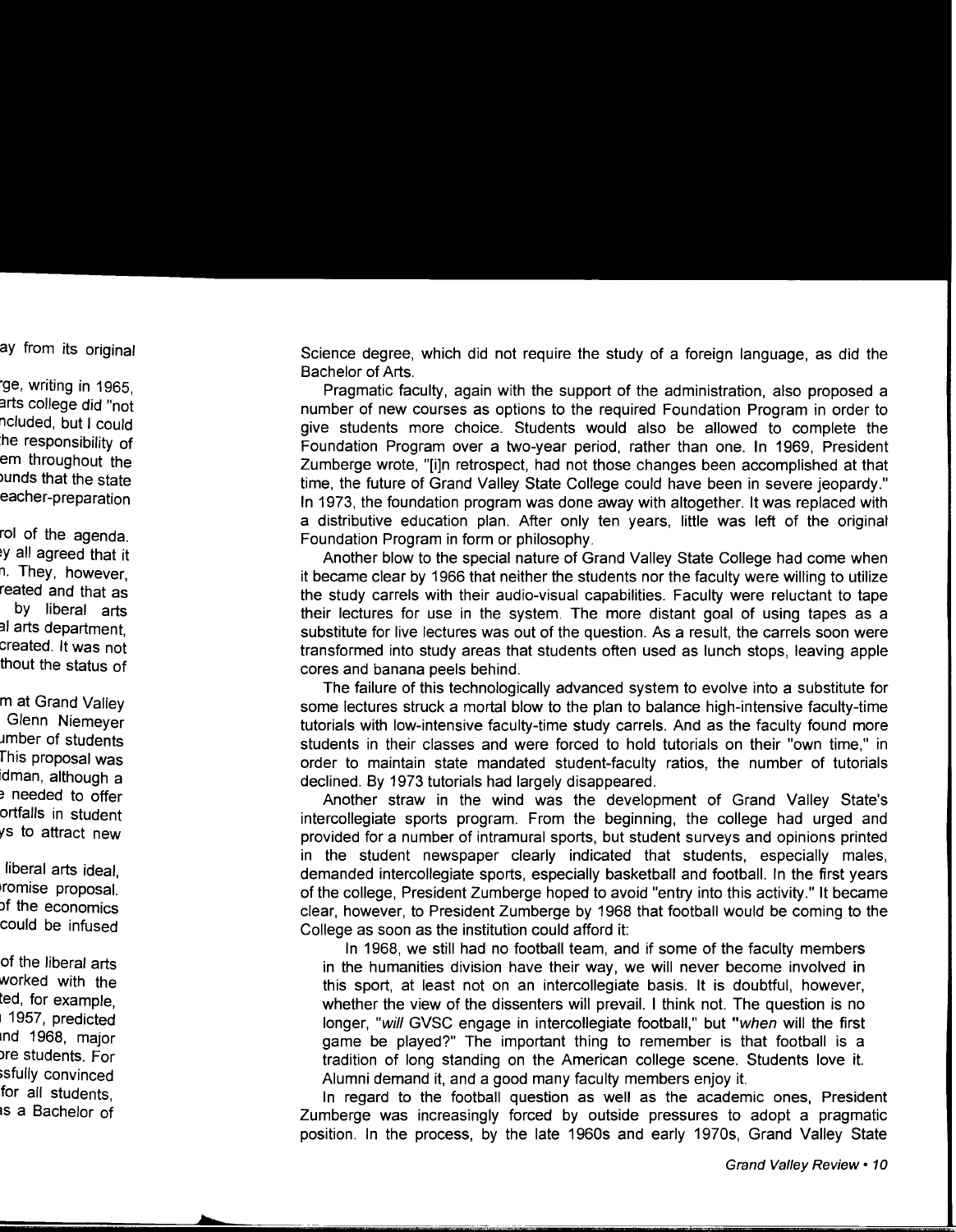College began to resemble the comprehensive regional university model that it had wished to avoid.

In 1968, some of the idealistic progressive faculty, such as Dan Clock, Gilbert Davis, Bill Baum, and Dan Andersen, formed a new, ultimately autonomous, alternative learning society, at first called the School of General Studies and later Thomas Jefferson College. The remaining faculty formed the College of Arts and Sciences (CAS), which still contained by far most of the faculty and students at the institution. With the departure of many of the progressive idealists, and the hiring of professional studies faculty in business and education, the pragmatic faculty now made up a CAS majority. Separated as they were into two different colleges, the two groups of idealistic faculty could no longer make common cause against the drive to make the college over into a regional university with a host of professional programs.

The departure of President Zumberge in 1968 and of Academic Vice-President Potter less than a year later further demoralized the foundationalists. Arend D. Lubbers, who replaced Zumberge as President of Grand Valley State College in 1969, did not bring the foundationalists hope. He was more interested in new, progressive educational ideas than in re-instituting a nineteenth Century liberal arts curriculum. Idealistic progressive faculty, on the other hand, hoped that he would advance their ideas for alternative colleges. He did. Within a few years, there were two more experimental colleges: William James College and College IV (later called Kirkhof College). With the establishment of these colleges, President Lubbers hoped that the institution could meet the expectations of the community for professional education in the College of Arts and Sciences and, at the same time, fulfill its progressive education mission in the alternative colleges. The institution, in the 1970s, now called the Grand Valley State Colleges, would earn a national reputation for experimental education within a cluster college model.

Although he leaned toward an idealist, progressive, educational philosophy, President Lubbers also had a keen pragmatic sense. A good symbol of this pragmatism was his decision to establish, as one of his first acts, intercollegiate football. He was very aware that the survival of the institution depended on meeting the expectations of the community and those of the students.

Although the previous president had not been forced to resign, there had been rising dissatisfaction in the state government and in the local community with his inability to bring costs down and increase the numbers of students enrolled at the college, as well as with his slowness to move the college away from a rigid liberal arts philosophy of education. Therefore, it is not surprising that another of President Lubbers' first acts was to appoint as dean of the new College of Arts and Sciences Glenn Niemeyer, a leading pragmatist faculty member who also had a strong commitment to the liberal arts.

Nor is it surprising that the new dean proposed a new array of professional programs, such as nursing, criminal justice, public administration, and social work, in the first two years of his administration. His actions were especially timely in the face